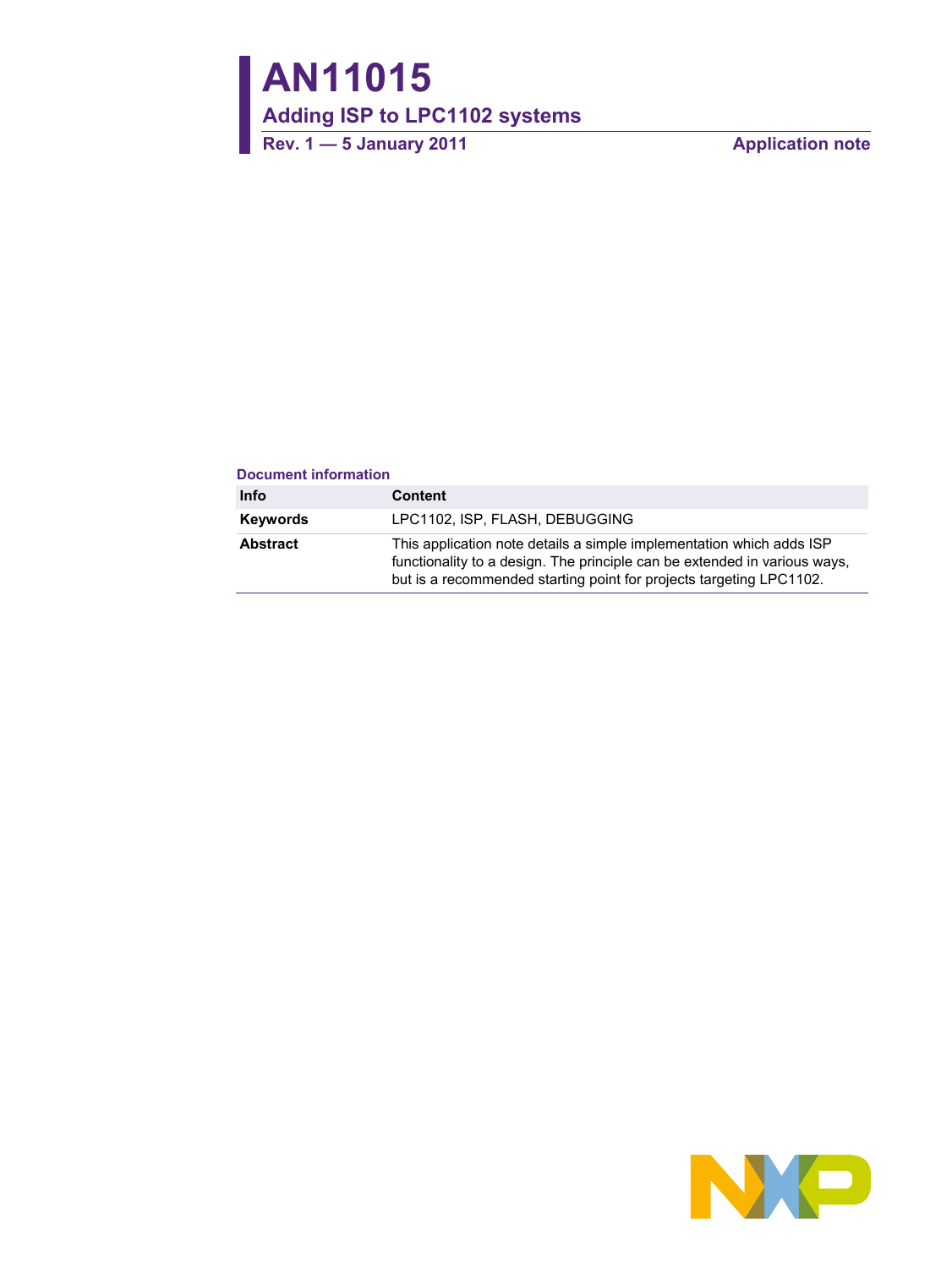## **Adding ISP to LPC1102 systems**

**Revision history** 

| <b>Rev</b> | <b>Date</b>    | <b>Description</b> |
|------------|----------------|--------------------|
|            | 20110105<br>∠∪ | Initial version.   |

## **Contact information**

For more information, please visit: http://www.nxp.com For sales office addresses, please send an email to: salesaddresses@nxp.com

AN11015 All information provided in this document is subject to legal disclaimers. © NXP B.V. 2011. All rights reserved.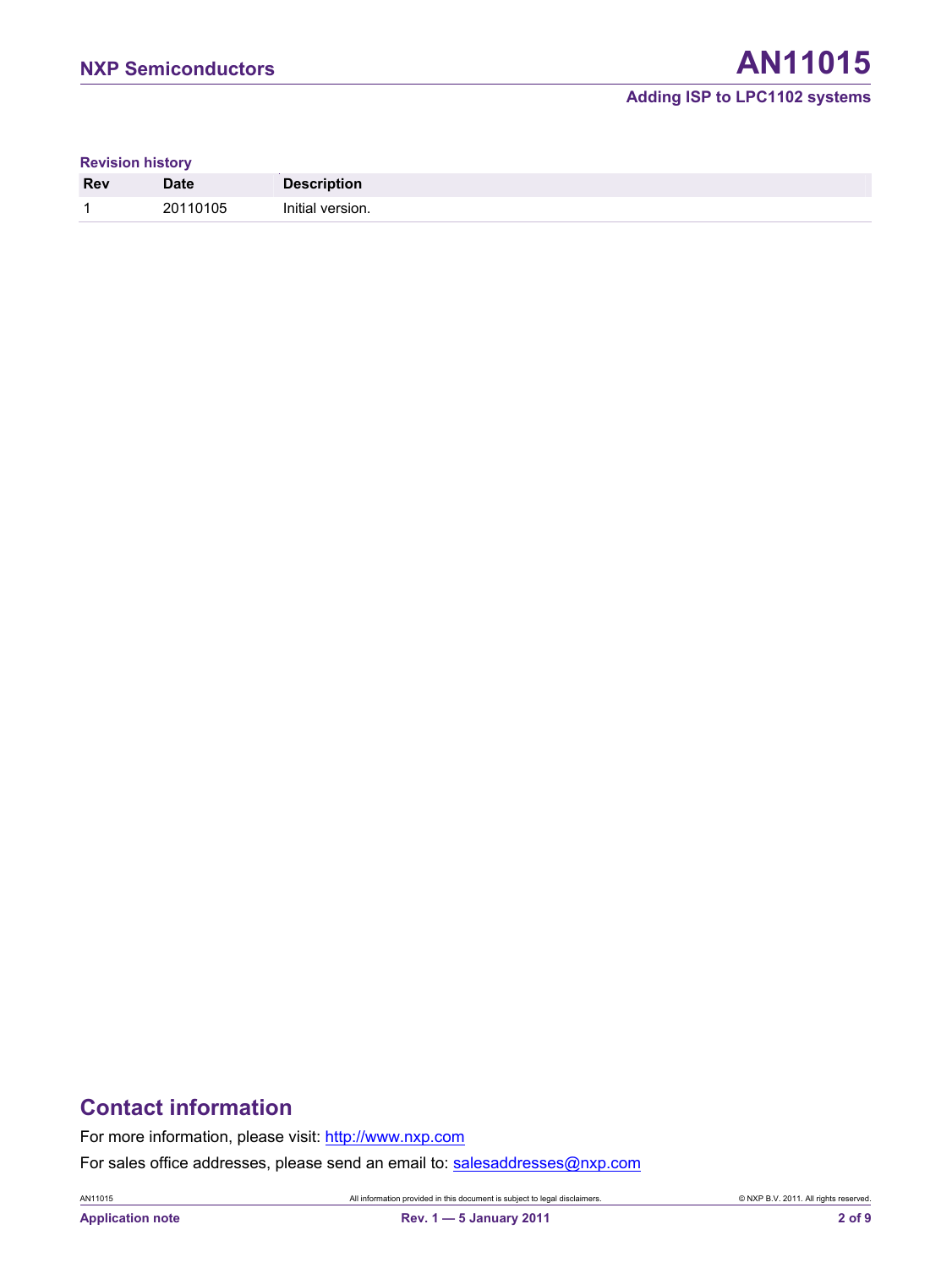## <span id="page-2-0"></span>**1. Introduction**

Because of the reduced pin count on LPC1102 devices it is difficult to anticipate what functionality a customer will use. Thus, the designer was given flexibility in how to add In-System Programming (ISP) support to their devices.

Many other similar devices in the NXP ARM Cortex-M0 and Cortex-M3 device families have a dedicated ISP pin which is evaluated by the bootloader. On the LPC1102, the designer must add this functionality to their application by taking into account the hardware and features used by their application.

The GUI tool Flash Magic (http://www.flashmagictool.com/) can be used to program LPC1102 (as well as many other NXP devices) using serial communication once ISP has been [re]invoked.

Blank LPC1102 parts will not have valid user code, and thus the bootloader will automatically invoke ISP. However, once a part is programmed with a valid application there is no way of automatically invoking ISP in hardware.

It should also be mentioned that certain applications may require pins normally used for Serial Wire Debugging (SWD) to be used for other peripherals (such as SPP/SPI). When SWD is no longer available (especially during product development) reprogramming the device can become difficult, or in some cases impossible. By adding a user controlled ISP invocation, these applications can allow themselves to be programmed via SWD flash loaders because SWD pins are enabled when ISP is invoked. If this step is neglected, the device may need to be reset to cause ISP to be invoked.

**Should an application use P0\_10 or P1\_3 as GPIO or peripheral function pins, the designers should plan to add user invoked ISP functionality to the design as early as possible. Doing so will avoid conditions in which the LPC1102's flash cannot be reprogrammed.**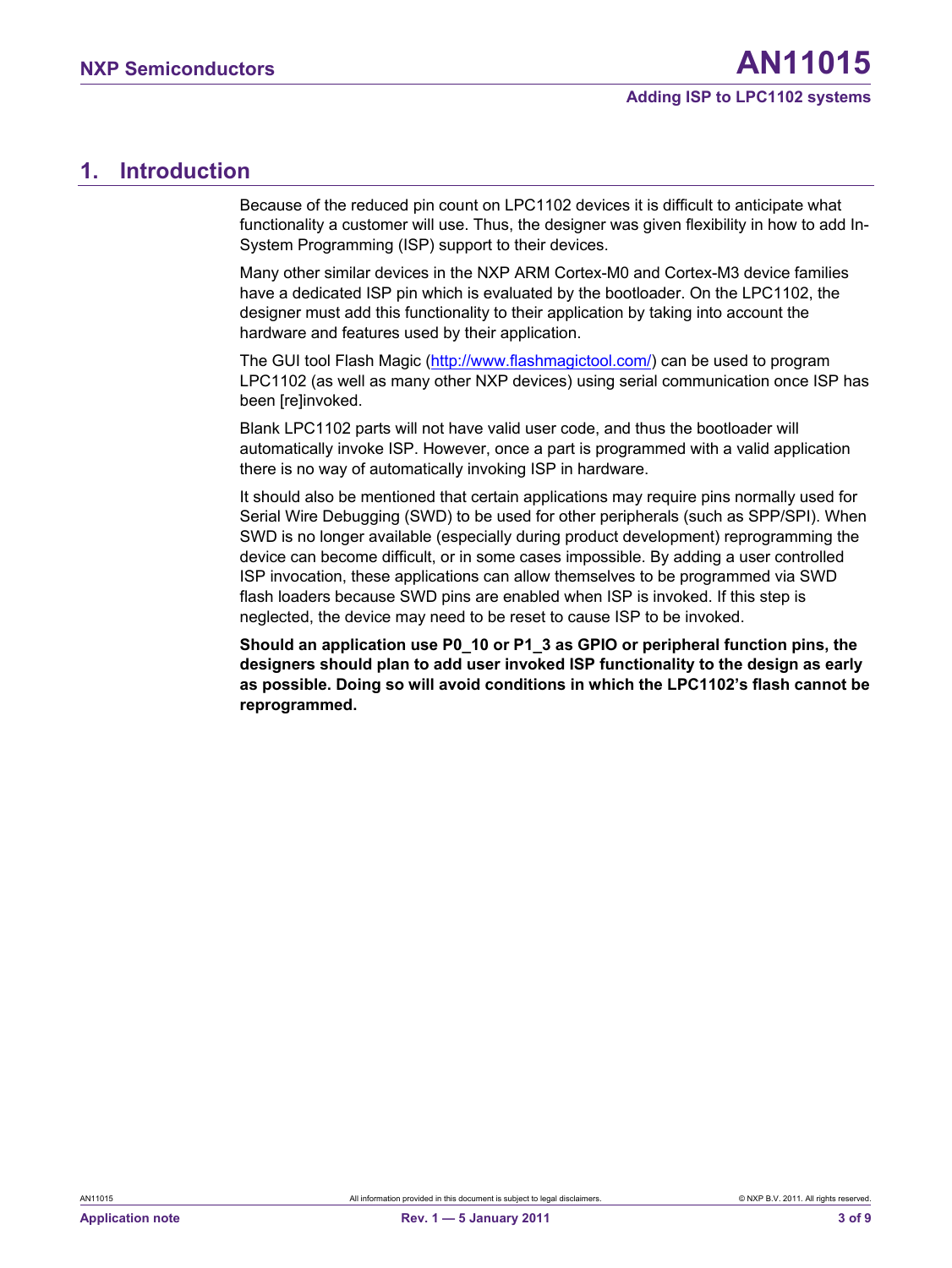## <span id="page-3-1"></span>**2. Hardware design**

This application note was designed around example LPC1102 PCBs. On these boards the UART pins TX and RX were unused. The decision was made to allocate RX (P1\_6) as the custom user ISP pin.

A header was installed on the PCB with P1\_6 and a wire connected to GND. If a jumper was installed, ISP would be activated by the application code. This is illustrated in [Fig 1](#page-3-0).

Additionally, in this design, the SWCLK pin must be used for SSP communication. The application code will force the pin into SWD mode at runtime should this jumper be installed, as a means of making reprogramming via LPC-Link (or other) debuggers easier during application development.

<span id="page-3-0"></span>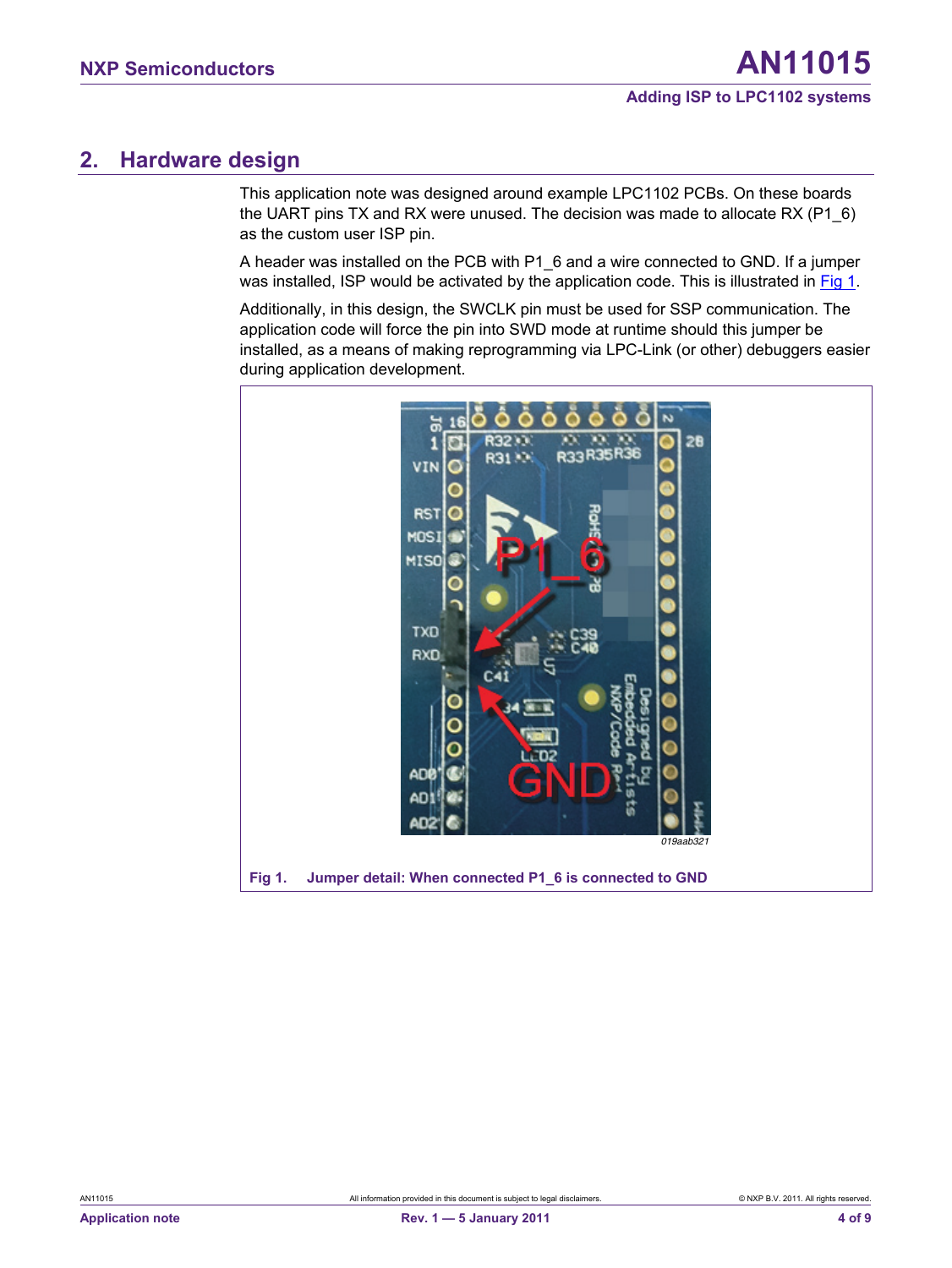## <span id="page-4-0"></span>**3. Software implementation**

Implementing the user ISP mode in firmware is fairly straight forward. Because most development environments may abstract away low level initialization, care should be taken to ensure that the main function executes relatively early after the LPC1102 resets. Some tools may initialize C language runtimes, or do additional hardware-related initialization tasks, which may in unlikely situations prevent the code illustrated here from operating as intended.

The flow of execution can be summarized as follows:

- 1. Enable the relevant LPC\_GPIO block
- 2. Configure the selected ISP pin as an input
- 3. Read the level on the ISP pin and conditionally invoke ISP via the "Reinvoke ISP" IAP command.

```
int main(void) 
{ 
  /* Check for ISP... */ 
   InitGPIO(); 
  /* Assign P1 6 as INPUT */ SetGPIOIn(ISP_PORT,ISP_PIN); 
   LPC_GPIO1->DATA = 0; 
  /*Check for the assertion (low) of user ISP Pin*/ 
  if ( 0 == GetGPIOBit(ISP_PORT,ISP_PIN) ) 
   { 
      ReinvokeISP(); 
   } 
  /* Setup system PLL */
   SystemInit(); 
   … 
} 
    (1) Note – As stated previously, this project ensured that main() is called very early in the reset 
       exception handler. Always confirm how your development environment behaves prior to executing 
       main(). 
Fig 2. Example C code executed at startup
```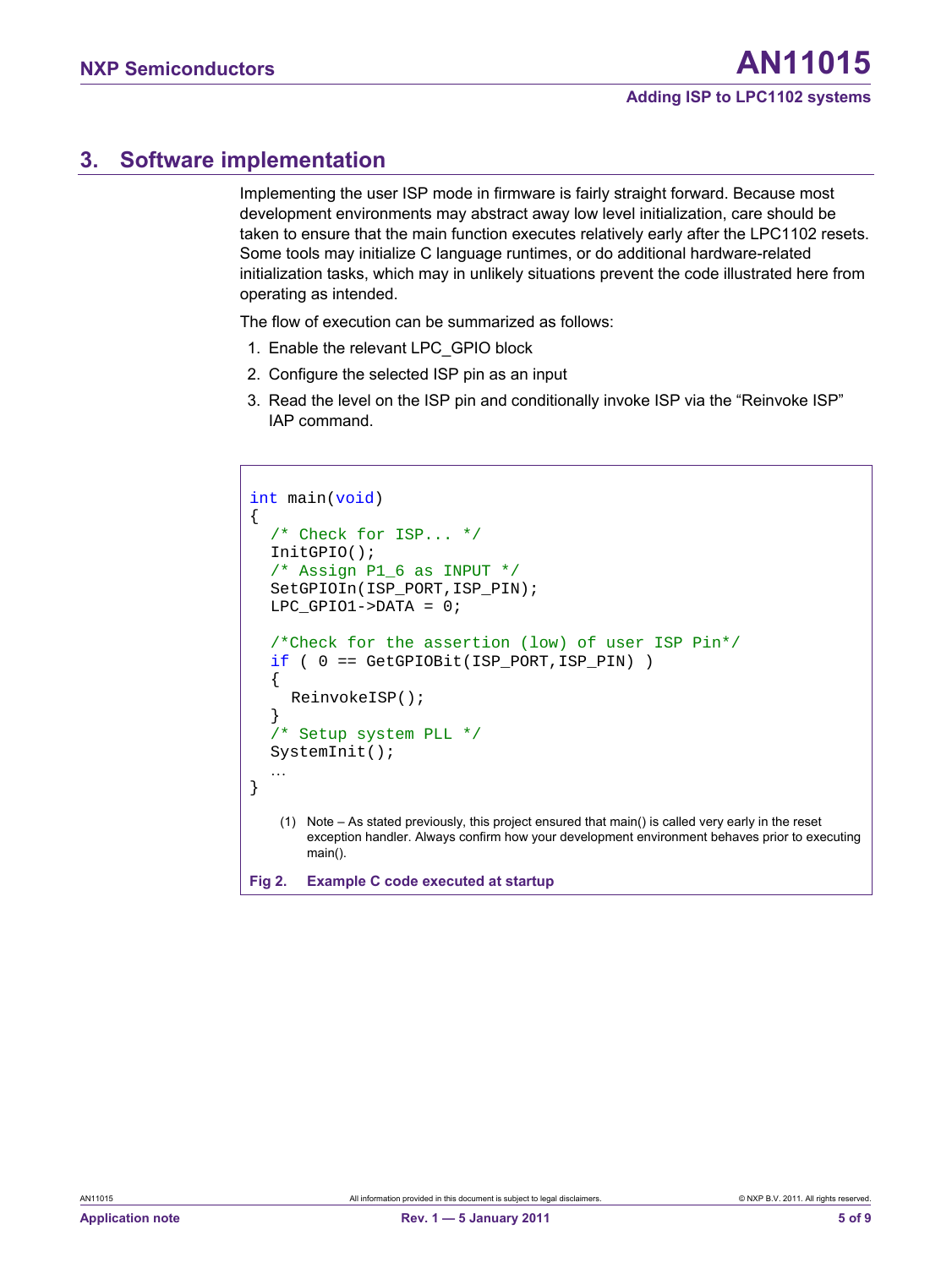# NXP Semiconductors **AN11015**

```
void ReinvokeISP(void) 
{ 
   IAP iap_entry = (IAP)0x1fff1ff1; 
   uint32_t command[5], result[4]; 
  /* make sure 32-bit Timer 1 is turned on before 
  calling ISP */ 
   LPC_SYSCON->SYSAHBCLKCTRL |= 0x00400; 
  /* make sure GPIO clock is turned on before calling ISP */ 
  LPC SYSCON->SYSAHBCLKCTRL |= 0x00040;
  /* make sure IO configuration clock is turned 
  on before calling ISP */ 
  LPC SYSCON->SYSAHBCLKCTRL |= 0x10000;/* make sure AHB clock divider is 1:1 */ 
   LPC_SYSCON->SYSAHBCLKDIV = 1; 
  /* Send Reinvoke ISP command to ISP entry point*/ 
  command[0] = 57;
  /* Set stack pointer to ROM value (reset default). 
  This must be the last piece of code executed before 
  calling ISP, because most C expressions and function 
  returns will fail after the stack pointer is changed. */
   __set_MSP(*((uint32_t *)0x1FFF0000)); /* inline asm */ 
  /* Invoke ISP. We call "iap entry" to invoke
  ISP because the ISP entry is done through the same 
  command interface as IAP. */ 
   iap_entry(command, result); 
  // Code will never return! 
}
Fig 3. Example C code to invoke ISP mode manually
```
It is also possible to conditionally set the function of the SWD pins as needed. [Fig 4](#page-6-0) shows an example that will only allow the device to use SSP functionality when the ISP pin is de-asserted.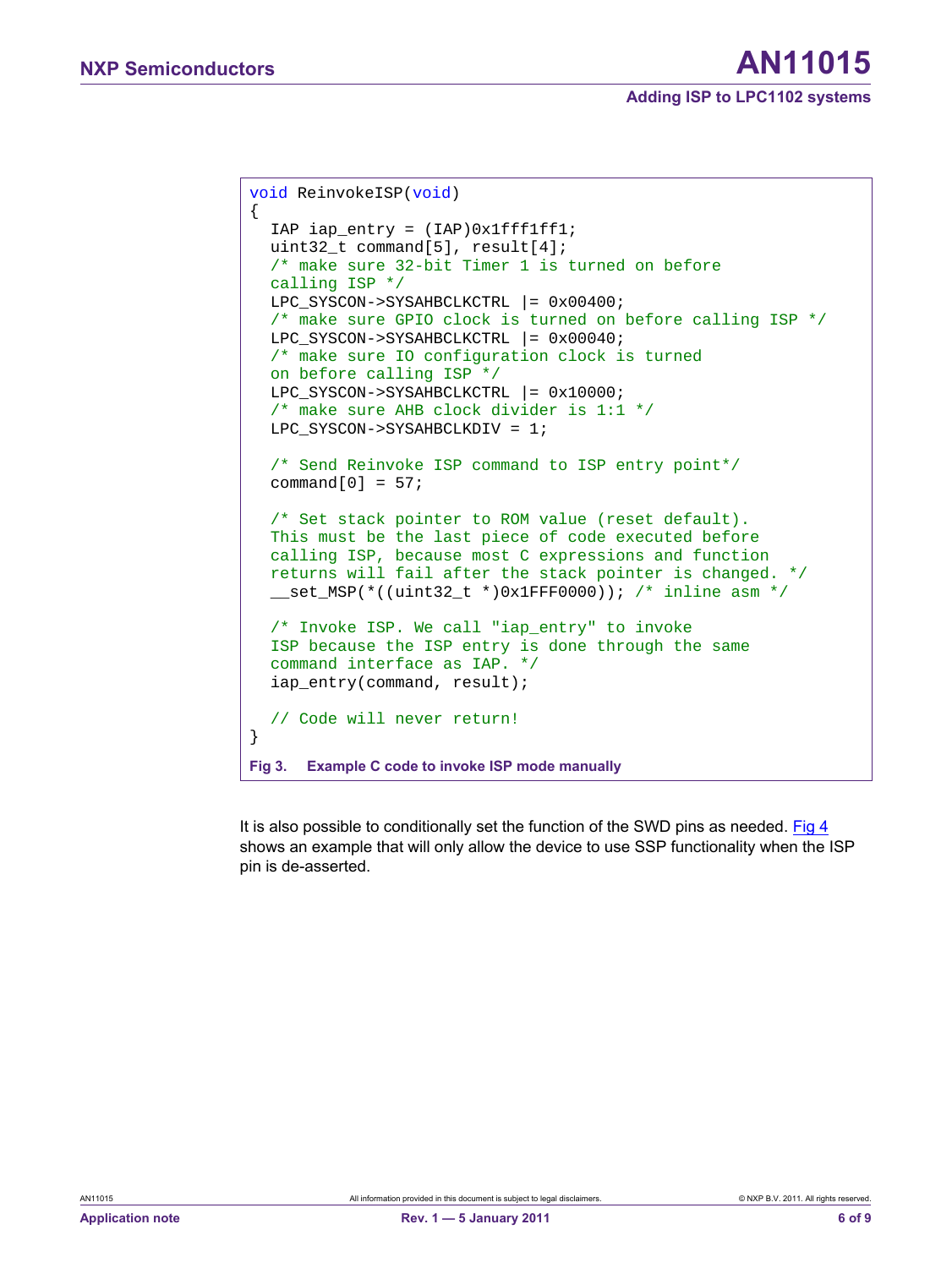```
while(1) 
{ 
  /* Only enable SSP when jumper is absent */ 
  if (GetGPIOBit(ISP_PORT,ISP_PIN)) 
   { 
     LPC_IOCON->JTAG_TCK_PIO0_10 &= ~0x07; 
     /* SSP CLK */ LPC_IOCON->JTAG_TCK_PIO0_10 |= 0x02; 
   } 
  /* SSP data transfer takes place */ 
   … 
  /* Switch Back to SWCLK */ 
   LPC_IOCON->JTAG_TCK_PIO0_10 &= ~0x07; 
  LPC\_IOCON->JTAG_TCK_PIO0_10 |= 0x00;} 
Fig 4. Example C code which will only allow pins to be used for SSP when jumper is 
      not connected
```
## <span id="page-6-0"></span>**4. Conclusion**

By implementing a user controlled ISP invocation, designers can ensure that their parts can be reprogrammed under all conditions. It should be noted that this example application is fairly straight forward, but more complicated methods of triggering the IAP call to invoke ISP can be used. For example, if an application has a serial command interface, rather than using a GPIO pin, a command could invoke ISP.

By ensuring that SWD pins can be forced into debugging mode, development becomes much easier, as the device does not need to be power cycled in order to be reprogrammed.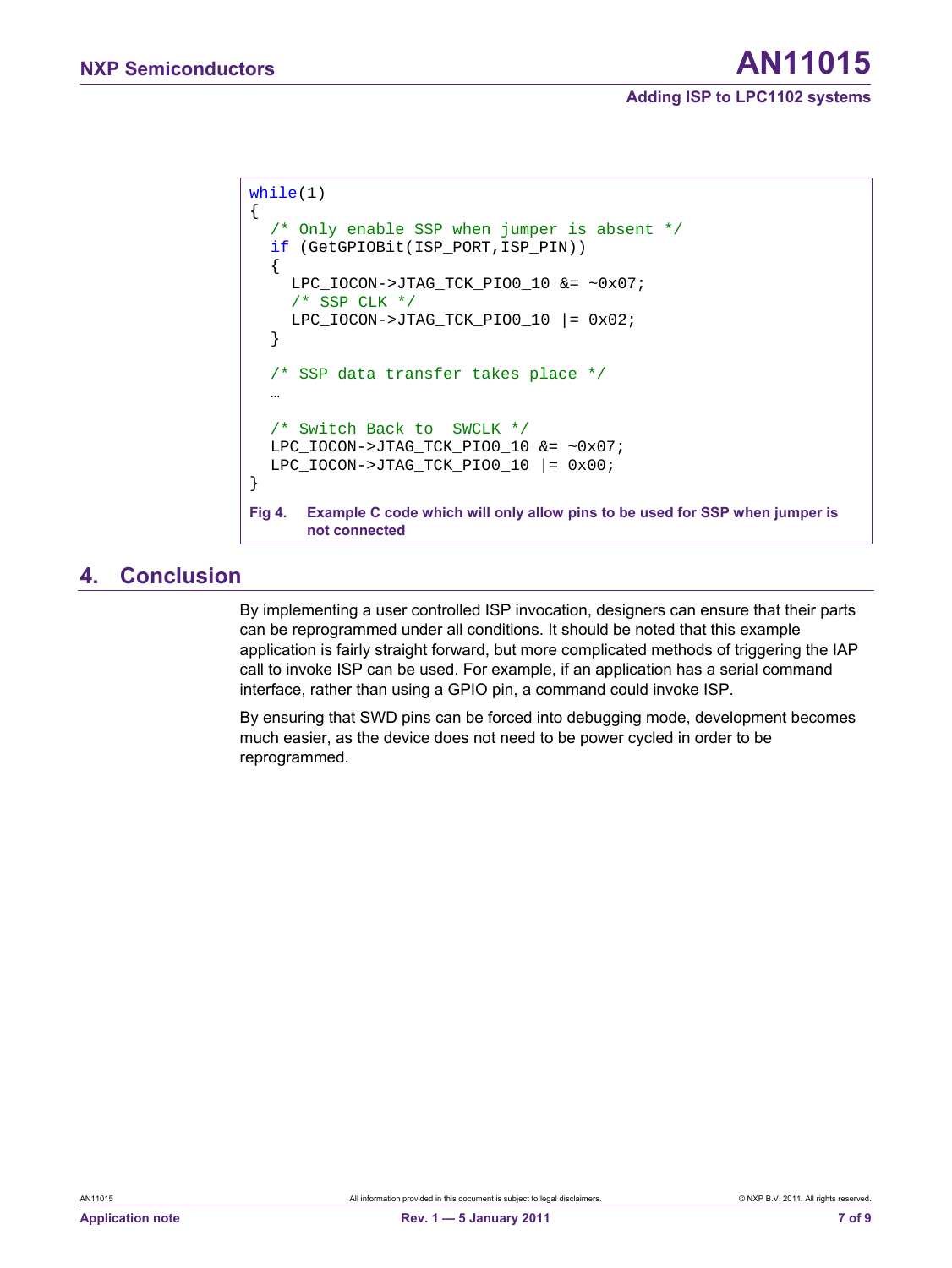#### **Adding ISP to LPC1102 systems**

## <span id="page-7-0"></span>**5. Legal information**

#### **5.1 Definitions**

**Draft —** The document is a draft version only. The content is still under internal review and subject to formal approval, which may result in modifications or additions. NXP Semiconductors does not give any representations or warranties as to the accuracy or completeness of information included herein and shall have no liability for the consequences of use of such information.

#### **5.2 Disclaimers**

**Limited warranty and liability —** Information in this document is believed to be accurate and reliable. However, NXP Semiconductors does not give any representations or warranties, expressed or implied, as to the accuracy or completeness of such information and shall have no liability for the consequences of use of such information.

In no event shall NXP Semiconductors be liable for any indirect, incidental, punitive, special or consequential damages (including - without limitation lost profits, lost savings, business interruption, costs related to the removal or replacement of any products or rework charges) whether or not such damages are based on tort (including negligence), warranty, breach of contract or any other legal theory.

Notwithstanding any damages that customer might incur for any reason whatsoever, NXP Semiconductors' aggregate and cumulative liability towards customer for the products described herein shall be limited in accordance with the Terms and conditions of commercial sale of NXP **Semiconductors** 

**Right to make changes —** NXP Semiconductors reserves the right to make changes to information published in this document, including without limitation specifications and product descriptions, at any time and without notice. This document supersedes and replaces all information supplied prior to the publication hereof.

**Suitability for use —** NXP Semiconductors products are not designed, authorized or warranted to be suitable for use in life support, life-critical or safety-critical systems or equipment, nor in applications where failure or malfunction of an NXP Semiconductors product can reasonably be expected to result in personal injury, death or severe property or environmental damage. NXP Semiconductors accepts no liability for inclusion and/or use of NXP Semiconductors products in such equipment or applications and therefore such inclusion and/or use is at the customer's own risk.

**Applications —** Applications that are described herein for any of these products are for illustrative purposes only. NXP Semiconductors makes no representation or warranty that such applications will be suitable for the specified use without further testing or modification.

Customers are responsible for the design and operation of their applications and products using NXP Semiconductors products, and NXP Semiconductors accepts no liability for any assistance with applications or customer product design. It is customer's sole responsibility to determine whether the NXP Semiconductors product is suitable and fit for the customer's applications and products planned, as well as for the planned

application and use of customer's third party customer(s). Customers should provide appropriate design and operating safeguards to minimize the risks associated with their applications and products.

NXP Semiconductors does not accept any liability related to any default, damage, costs or problem which is based on any weakness or default in the customer's applications or products, or the application or use by customer's third party customer(s). Customer is responsible for doing all necessary testing for the customer's applications and products using NXP Semiconductors products in order to avoid a default of the applications and the products or of the application or use by customer's third party customer(s). NXP does not accept any liability in this respect.

**Export control —** This document as well as the item(s) described herein may be subject to export control regulations. Export might require a prior authorization from national authorities.

**Evaluation products —** This product is provided on an "as is" and "with all faults" basis for evaluation purposes only. NXP Semiconductors, its affiliates and their suppliers expressly disclaim all warranties, whether express, implied or statutory, including but not limited to the implied warranties of noninfringement, merchantability and fitness for a particular purpose. The entire risk as to the quality, or arising out of the use or performance, of this product remains with customer.

In no event shall NXP Semiconductors, its affiliates or their suppliers be liable to customer for any special, indirect, consequential, punitive or incidental damages (including without limitation damages for loss of business, business interruption, loss of use, loss of data or information, and the like) arising out the use of or inability to use the product, whether or not based on tort (including negligence), strict liability, breach of contract, breach of warranty or any other theory, even if advised of the possibility of such damages.

Notwithstanding any damages that customer might incur for any reason whatsoever (including without limitation, all damages referenced above and all direct or general damages), the entire liability of NXP Semiconductors, its affiliates and their suppliers and customer's exclusive remedy for all of the foregoing shall be limited to actual damages incurred by customer based on reasonable reliance up to the greater of the amount actually paid by customer for the product or five dollars (US\$5.00). The foregoing limitations, exclusions and disclaimers shall apply to the maximum extent permitted by applicable law, even if any remedy fails of its essential purpose.

#### **5.3 Trademarks**

Notice: All referenced brands, product names, service names and trademarks are property of their respective owners.